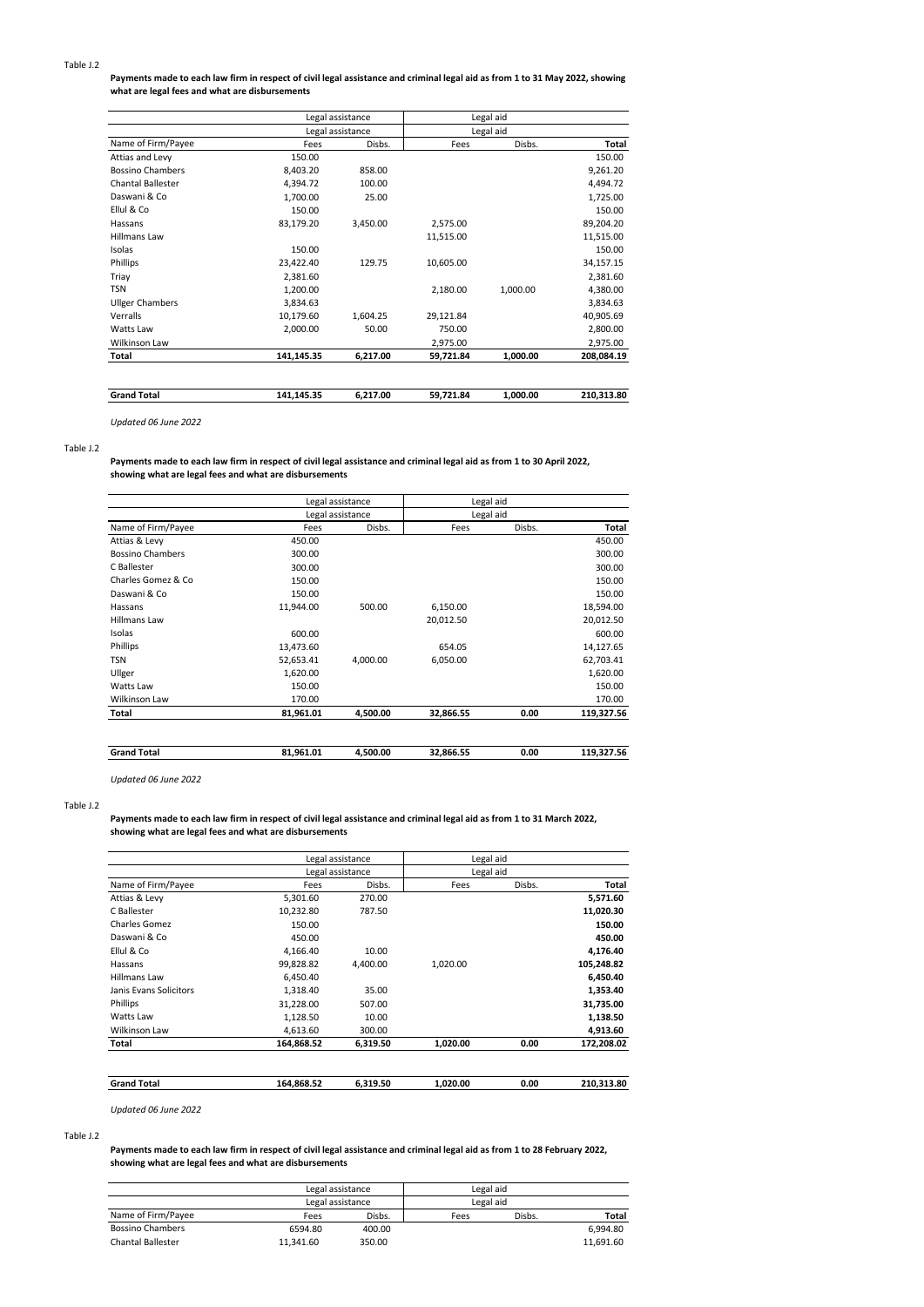| <b>Grand Total</b>  | 193.670.80 | 1.868.00 | 14.775.00 | 0.00 | 210.313.80 |
|---------------------|------------|----------|-----------|------|------------|
|                     |            |          |           |      |            |
| Total               | 193.670.80 | 1.868.00 | 14,775.00 | 0.00 | 210.313.80 |
| Wilkinson Law       | 982.00     |          | 8,525.00  |      | 9,507.00   |
| Verralls            |            |          | 4.750.00  |      | 4,750.00   |
| <b>TSN</b>          | 600.00     |          | 1.500.00  |      | 2,100.00   |
| Triay               | 4.149.60   |          |           |      | 4,149.60   |
| Phillips            | 34.134.00  | 435.00   |           |      | 34,569.00  |
| Hassans             | 117,469.20 | 500.00   |           |      | 117,969.20 |
| Ellul & Co          | 9,191.60   |          |           |      | 9,191.60   |
| Daswani & Co        | 3,530.00   | 50.00    |           |      | 3,580.00   |
| Charles Gomez & Co. | 5.678.00   | 133.00   |           |      | 5,811.00   |
|                     |            |          |           |      |            |

*Updated 09 March 2022*

Table J.2

**Payments made to each law firm in respect of civil legal assistance and criminal legal aid as from 1 to 31 January 2022, showing what are legal fees and what are disbursements**

|                          | Legal assistance |        | Legal aid |        |           |
|--------------------------|------------------|--------|-----------|--------|-----------|
| Name of Firm/Payee       | Fees             | Disbs. | Fees      | Disbs. | Total     |
| Attias and Levy          | 150.00           |        |           |        | 150.00    |
| <b>Chantal Ballester</b> | 300.00           |        |           |        | 300.00    |
| Daswani & Co             | 450.00           |        | 900.00    |        | 1,350.00  |
| Diable Law               |                  |        |           |        |           |
| Ellul & Co               | 5,252.00         | 149.00 |           |        | 5,401.00  |
| Hassans                  | 5,016.27         | 100.00 |           |        | 5,116.27  |
| Key Legal                |                  |        | 1,000.00  |        | 1,000.00  |
| Phillips                 | 1,717.50         |        | 3,765.00  |        | 5,482.50  |
| Triay                    | 1,300.00         |        |           |        | 1,300.00  |
| <b>TSN</b>               | 150.00           |        | 5,250.00  |        | 5,400.00  |
| <b>Ullger Chambers</b>   | 3,074.00         |        |           |        | 3,074.00  |
| Verralls                 |                  |        | 400.00    |        | 400.00    |
| Watts Law                |                  |        | 1,450.00  |        | 1,450.00  |
| Wilkinson Law            | 4,297.60         | 200.00 | 3,700.00  |        | 8,197.60  |
| Total                    | 21,707.37        | 449.00 | 16,465.00 | 0.00   | 38,621.37 |
| <b>Grand Total</b>       | 21,707.37        | 449.00 | 16,465.00 | 0.00   | 38,621.37 |

*Updated 09 March 2022*

#### Table J.2

**Payments made to each law firm in respect of civil legal assistance and criminal legal aid as from 1 to 31 December 2021, showing what are legal fees and what are disbursements**

|                          |           | Legal assistance |           | Legal aid |           |
|--------------------------|-----------|------------------|-----------|-----------|-----------|
| Name of Firm/Payee       | Fees      | Disbs.           | Fees      | Disbs.    | Total     |
| <b>Bossino Chambers</b>  | 300.00    |                  |           |           | 300.00    |
| <b>Chantal Ballester</b> | 300.00    |                  |           |           | 300.00    |
| Charles Gomez & Co       | 300.00    |                  |           |           | 300.00    |
| Daswani & Co             | 150.00    |                  | 3,130.00  |           | 3,280.00  |
| Ellul & Co               |           |                  | 350.00    |           | 350.00    |
| Hassans                  |           |                  | 2,590.00  |           | 2,590.00  |
| Isolas                   | 150.00    |                  |           |           | 150.00    |
| Janis Evans              | 17,356.40 |                  |           |           | 17,356.40 |
| Key Legal                |           |                  | 2,050.00  |           | 2,050.00  |
| Phillips                 | 9,250.00  |                  | 6,220.00  |           | 15,470.00 |
| <b>TSN</b>               |           |                  | 5,275.00  |           | 5,275.00  |
| <b>Ullger Chambers</b>   |           |                  | 1,800.00  |           | 1,800.00  |
| Verralls                 | 150.00    |                  | 800.00    |           | 950.00    |
| Watts Law                | 150.00    |                  | 1,010.00  |           | 1,160.00  |
| Wilkinson Law            | 463.17    |                  | 7,535.00  |           | 7,998.17  |
| Total                    | 28,569.57 | 0.00             | 30,760.00 | 0.00      | 59,329.57 |
|                          |           |                  |           |           |           |
| <b>Grand Total</b>       | 28,569.57 | 0.00             | 30,760.00 | 0.00      | 59,329.57 |

*Updated 09 March 2022*

Table J.2

**Payments made to each law firm in respect of civil legal assistance and criminal legal aid as from 1 to 30 November 2021, showing what are legal fees and what are disbursements**

|                          | Legal assistance |        |           | Legal aid |           |
|--------------------------|------------------|--------|-----------|-----------|-----------|
| Name of Firm/Payee       | Fees             | Disbs. | Fees      | Disbs.    | Total     |
| <b>Chantal Ballester</b> | 7.286.40         | 350.00 |           |           | 7,636.40  |
| Charles Gomez & Co.      | 6,690.00         |        |           |           | 6,690.00  |
| Daswani & Co             | 450.00           |        | 2.645.00  |           | 3,095.00  |
| Diable Law               |                  |        | 1,725.00  |           | 1,725.00  |
| Ellul & Co               | 1.928.40         |        |           |           | 1,928.40  |
| Hassans                  | 1,188.80         |        | 11,425.00 |           | 12,613.80 |
| <b>Hillmans Law</b>      |                  |        | 2,050.00  |           | 2,050.00  |
| Isolas                   | 450.00           |        |           |           | 450.00    |
| Phillips                 | 1,402.50         |        |           |           | 1,402.50  |
| Triay                    | 2,901.60         |        |           |           | 2,901.60  |
| <b>TSN</b>               | 1.600.00         |        |           |           | 1,600.00  |
| Watts Law                | 1.500.00         | 100.00 |           |           | 1.600.00  |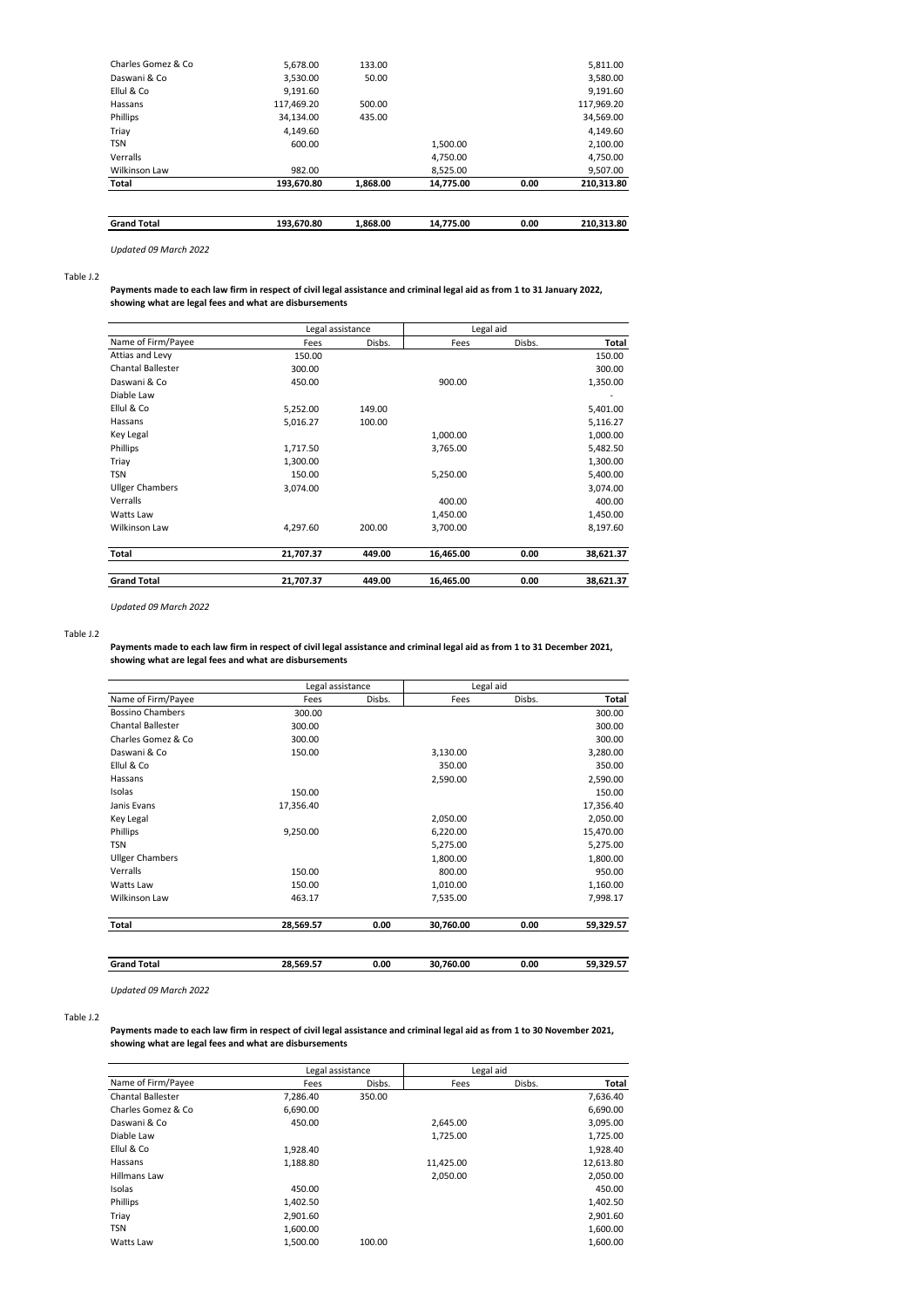| Wilkinson Law      | 3,956.80  | 100.00 |           |      | 4,056.80  |
|--------------------|-----------|--------|-----------|------|-----------|
| Total              | 29,354.50 | 550.00 | 17,845.00 | 0.00 | 47,749.50 |
| <b>Grand Total</b> | 29,354.50 | 550.00 | 17,845.00 | 0.00 | 47,749.50 |

*Updated 09 March 2022*

### Table J.2

### **Payments made to each law firm in respect of civil legal assistance and criminal legal aid as from 1 to 31 October 2021, showing what are legal fees and what are disbursements**

|                          | Legal assistance |        | Legal aid |        |              |  |
|--------------------------|------------------|--------|-----------|--------|--------------|--|
| Name of Firm/Payee       | Fees             | Disbs. | Fees      | Disbs. | <b>Total</b> |  |
| <b>Chantal Ballester</b> | 450.00           |        |           |        | 450.00       |  |
| Daswani & Co             | 300.00           |        | 750.00    |        | 1,050.00     |  |
| Diable Law               |                  |        | 5,400.00  |        | 5,400.00     |  |
| Ellul & Co               | 18,604.80        |        | 1,220.00  |        | 19,824.80    |  |
| Hassans                  | 150.00           |        |           |        | 150.00       |  |
| Isolas                   |                  |        | 475.00    |        | 475.00       |  |
| Phillips                 | 11,376.00        |        | 1,240.00  |        | 12,616.00    |  |
| Triay                    | 150.00           |        |           |        | 150.00       |  |
| <b>TSN</b>               |                  |        | 8,031.00  |        | 8,031.00     |  |
| <b>Ullger Chambers</b>   | 9,448.22         |        |           |        | 9,448.22     |  |
| Verralls                 | 300.00           |        |           |        | 300.00       |  |
| Watts Law                |                  |        | 610.00    |        | 610.00       |  |
| Wilkinson Law            | 1,500.00         |        | 2,930.00  |        | 4,430.00     |  |
| Total                    | 42,279.02        | 0.00   | 20,656.00 | 0.00   | 62,935.02    |  |
| <b>Grand Total</b>       | 42,279.02        | 0.00   | 20,656.00 | 0.00   | 62,935.02    |  |

*Updated 09 March 2022*

### Table J.2

### **Payments made to each law firm in respect of civil legal assistance and criminal legal aid as from 1 to 30 September 2021, showing what are legal fees and what are disbursements**

|                         | Legal assistance |        | Legal aid |        |           |  |
|-------------------------|------------------|--------|-----------|--------|-----------|--|
| Name of Firm/Payee      | Fees             | Disbs. | Fees      | Disbs. | Total     |  |
| Attias & Levy           | 300.00           |        |           |        | 300.00    |  |
| <b>Bossino Chambers</b> | 22,890.80        |        |           |        | 22,890.80 |  |
| Charles Gomez & Co.     | 450.00           |        |           |        | 450.00    |  |
| Daswani & Co            | 600.00           |        | 750.00    |        | 1,350.00  |  |
| Hassans                 |                  |        | 1,130.00  |        | 1,130.00  |  |
| Phillips                | 1,700.00         |        | 3,052.00  |        | 4,752.00  |  |
| <b>Triay Lawyers</b>    | 150              |        |           |        | 150.00    |  |
| <b>TSN</b>              | 500.00           |        | 430.00    |        | 930.00    |  |
| Verralls                |                  |        | 4,500.00  |        | 4,500.00  |  |
| Wilkinson               | 346.00           |        | 1,930.00  |        | 2,276.00  |  |
| Total                   | 26,936.80        | 0.00   | 11,792.00 | 0.00   | 38,728.80 |  |
| <b>Grand Total</b>      | 26.936.80        | 0.00   | 11,792.00 | 0.00   | 38,728.80 |  |
|                         |                  |        |           |        |           |  |

*Updated 09 March 2022*

### Table J.2

### **Payments made to each law firm in respect of civil legal assistance and criminal legal aid as from 1 to 31 August 2021, showing what are legal fees and what are disbursements**

|                    | Legal assistance |        | Legal aid |        |              |
|--------------------|------------------|--------|-----------|--------|--------------|
| Name of Firm/Payee | Fees             | Disbs. | Fees      | Disbs. | <b>Total</b> |
| Attias & Levy      | 300.00           |        |           |        | 300.00       |
| Daswani & Co       |                  |        | 1,319.00  |        | 1,319.00     |
| Ellul & Co         | 6,700.80         |        |           |        | 6,700.80     |
| Hassans            |                  |        | 2,000.00  |        | 2,000.00     |
| Isolas             | 950.00           |        |           |        | 950.00       |
| Phillips           | 3,010.00         |        | 280.00    |        | 3,290.00     |
| <b>TSN</b>         |                  |        | 2,000.00  |        | 2,000.00     |
| Verralls           |                  |        | 2,250.00  |        | 2,250.00     |
| Wilkinson Law      |                  |        | 4,580.00  |        | 4,580.00     |

| <b>Total</b>       | 10,960.80 | 0.00 | 12,429.00 | 0.00 | 23,389.80 |
|--------------------|-----------|------|-----------|------|-----------|
|                    |           |      |           |      | 0.00      |
| <b>Grand Total</b> | 10,960.80 | 0.00 | 12,429.00 | 0.00 | 23,389.80 |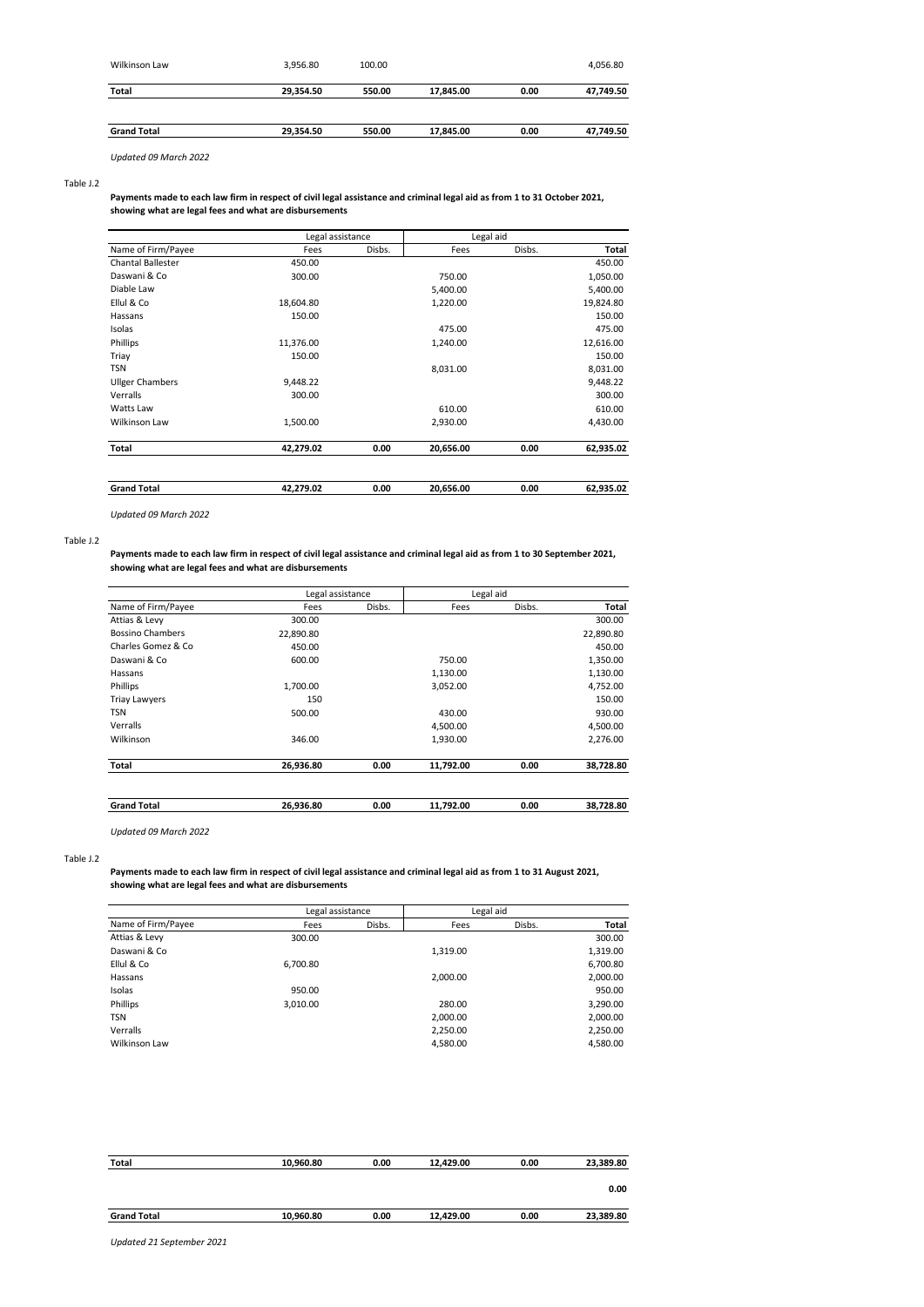### **Payments made to each law firm in respect of civil legal assistance and criminal legal aid as from 1 to 31 July 2021, showing what are legal fees and what are disbursements**

|                             |            | Legal assistance | Legal aid |        |              |
|-----------------------------|------------|------------------|-----------|--------|--------------|
| Name of Firm/Payee          | Fees       | Disbs.           | Fees      | Disbs. | <b>Total</b> |
| Attias & Levy               | 16,829.20  | 135.00           |           |        | 16,964.20    |
| <b>Bossino Chambers</b>     | 5,911.60   |                  |           |        | 5,911.60     |
| C Ballester                 | 12,686.40  | 400.00           |           |        | 13,086.40    |
| Charles Gomez & Co          | 1,050.00   |                  |           |        | 1,050.00     |
| Daswani & Co                | 600.00     |                  |           |        | 600.00       |
| Diable Law                  |            |                  | 1,475.00  |        | 1,475.00     |
| Ellul & Co                  | 7,585.20   |                  |           |        | 7,585.20     |
| Hassans                     | 4,374.40   |                  | 1,100.00  |        | 5,474.40     |
| Isolas                      | 300.00     |                  |           |        | 300.00       |
| Janis Evans                 | 32,127.59  | 1,500.00         |           |        | 33,627.59    |
| <b>Massias and Partners</b> | 300.00     |                  |           |        | 300.00       |
| Phillips                    | 66,113.50  | 620.00           | 8,007.00  |        | 74,740.50    |
| Stephen Bossino             | 370        |                  |           |        | 370.00       |
| <b>Triay Lawyers</b>        | 3342.8     |                  |           |        | 3,342.80     |
| <b>TSN</b>                  | 1,350.00   |                  |           |        | 1,350.00     |
| <b>Ullger Chambers</b>      | 1,818.00   |                  |           |        | 1,818.00     |
| Verralls                    | 11,958.00  | 574.50           |           |        | 12,532.50    |
| <b>Wilkinson Law</b>        | 22,069.40  | 2,300.00         |           |        | 24,369.40    |
| Total                       | 188,786.09 | 5,529.50         | 10,582.00 | 0.00   | 204.897.59   |
|                             |            |                  |           |        | 0.00         |
| <b>Grand Total</b>          | 188,786.09 | 5,529.50         | 10,582.00 | 0.00   | 204,897.59   |

*Updated 21 September 2021*

### Table J.2

**Payments made to each law firm in respect of civil legal assistance and criminal legal aid as from 1 to 30 June 2021, showing what are legal fees and what are disbursements**

|                         | Legal assistance |        | Legal aid |        |           |
|-------------------------|------------------|--------|-----------|--------|-----------|
| Name of Firm/Payee      | Fees             | Disbs. | Fees      | Disbs. | Total     |
| Attias & Levy           | 600.00           |        |           |        | 600.00    |
| <b>Bossino Chambers</b> | 150.00           |        |           |        | 150.00    |
| C Ballester             | 5,136.00         |        |           |        | 5,136.00  |
| Charles Gomez & Co      | 1,516.00         |        |           |        | 1,516.00  |
| Daswani & Co            | 3,840.00         | 40.00  | 2,400.00  |        | 6,280.00  |
| Ellul & Co              | 1466.4           |        | 570.00    |        | 2,036.40  |
| <b>FBP Solicitors</b>   |                  |        | 2,975.00  |        | 2,975.00  |
| Hassans                 |                  |        | 6,190.00  |        | 6,190.00  |
| Phillips                | 700.00           |        | 15,770.00 |        | 16,470.00 |
| <b>Triay Lawyers</b>    | 806.00           |        |           |        | 806.00    |
| <b>TSN</b>              | 26,292.96        | 122.00 | 915.00    |        | 27,329.96 |
| Ullger                  | 70.00            |        | 8,425.00  |        | 8,495.00  |
| Verralls                |                  |        | 750.00    |        | 750.00    |
| Watts Law               | 1,850.00         | 20.00  | 1,600.00  |        | 3,470.00  |
| Wilkinson Law           | 9,322.00         | 100.00 | 4,500.00  |        | 13,922.00 |
| Total                   | 51,749.36        | 282.00 | 44,095.00 | 0.00   | 96,126.36 |
|                         |                  |        |           |        | 0.00      |
| <b>Grand Total</b>      | 51,749.36        | 282.00 | 44,095.00 | 0.00   | 96,126.36 |

*Updated 7 July 2021*

### Table J.2

**Payments made to each law firm in respect of civil legal assistance and criminal legal aid as from 1 to 31 May 2021, showing what are legal fees and what are disbursements**

|                       | Legal assistance |        | Legal aid |        |           |
|-----------------------|------------------|--------|-----------|--------|-----------|
| Name of Firm/Payee    | Fees             | Disbs. | Fees      | Disbs. | Total     |
| Daswani & Co          | 750.00           |        | 2,800.00  |        | 3,550.00  |
| Ellul & Co            | 14,544.00        |        |           |        | 14,544.00 |
| <b>FBP Solicitors</b> |                  |        | 650.00    |        | 650.00    |
| Hassans               |                  |        | 1,750.00  |        | 1,750.00  |
| Isolas                | 300.00           |        |           |        | 300.00    |
| Phillips              | 18,759.60        | 115.20 | 11,530.00 |        | 30,404.80 |
| <b>Triay Lawyers</b>  | 1,225.00         |        |           |        | 1,225.00  |
| <b>TSN</b>            |                  |        | 1,470.00  |        | 1,470.00  |
| Watts Law             |                  |        | 850.00    |        | 850.00    |
| Wilkinson Law         | 5,498.10         | 200.00 | 1,740.00  |        | 7,438.10  |
| <b>Total</b>          | 41,076.70        | 315.20 | 20,790.00 | 0.00   | 62,181.90 |
|                       |                  |        |           |        | 0.00      |
| <b>Grand Total</b>    | 41,076.70        | 315.20 | 20,790.00 | 0.00   | 62,181.90 |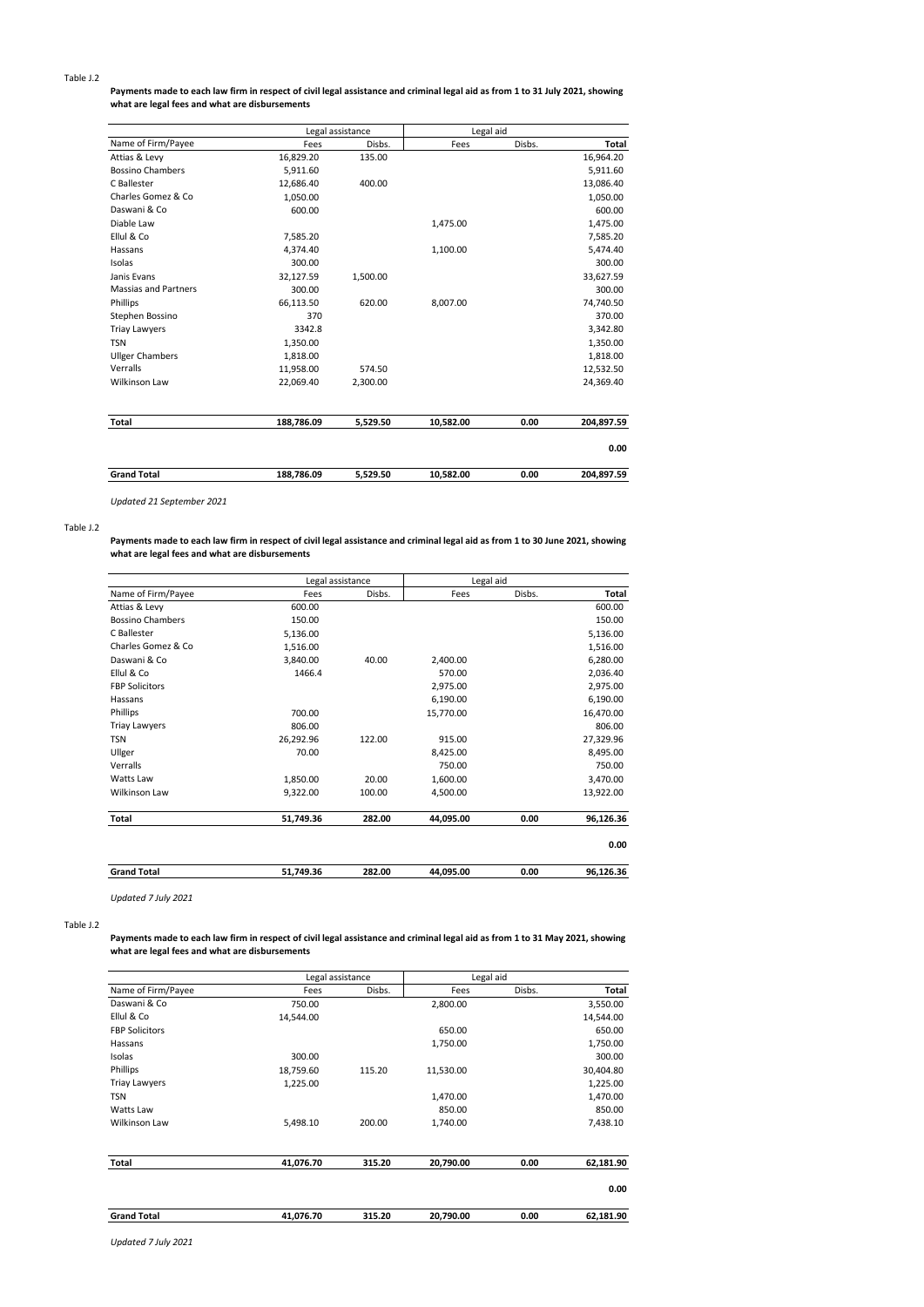### **Payments made to each law firm in respect of civil legal assistance and criminal legal aid as from 1 to 30 April 2021, showing what are legal fees and what are disbursements**

|                         |           | Legal assistance | Legal aid |        |            |
|-------------------------|-----------|------------------|-----------|--------|------------|
| Name of Firm/Payee      | Fees      | Disbs.           | Fees      | Disbs. | Total      |
| Attias & Levy           | 450.00    |                  |           |        | 450.00     |
| <b>Bossino Chambers</b> | 300.00    |                  |           |        | 300.00     |
| C Ballester             | 300.00    |                  |           |        | 300.00     |
| Charles Gomez & Co      | 150.00    |                  |           |        | 150.00     |
| Daswani & Co            | 150.00    |                  |           |        | 150.00     |
| Hassans                 | 11,944.00 | 500.00           | 6,150.00  |        | 18,594.00  |
| <b>Hillmans Law</b>     |           |                  | 20,012.50 |        | 20,012.50  |
| Isolas                  | 600.00    |                  |           |        | 600.00     |
| Phillips                | 13,473.60 |                  | 654.05    |        | 14,127.65  |
| <b>TSN</b>              | 52,653.41 | 4,000.00         | 6,050.00  |        | 62,703.41  |
| Ullger                  | 1,620.00  |                  |           |        | 1,620.00   |
| Watts Law               | 150.00    |                  |           |        | 150.00     |
| Wilkinson Law           | 170.00    |                  |           |        | 170.00     |
| Total                   | 81,511.01 | 4,500.00         | 32,866.55 | 0.00   | 118,877.56 |
|                         |           |                  |           |        | 0.00       |
| <b>Grand Total</b>      | 81,511.01 | 4,500.00         | 32,866.55 | 0.00   | 118,877.56 |
| Updated 7 July 2021     |           |                  |           |        |            |

### Table J.2

**Payments made to each law firm in respect of civil legal assistance and criminal legal aid as from 1 to 31 March 2021, showing what are legal fees and what are disbursements**

|                        |            | Legal assistance |          | Legal aid |            |
|------------------------|------------|------------------|----------|-----------|------------|
| Name of Firm/Payee     | Fees       | Disbs.           | Fees     | Disbs.    | Total      |
| Attias & Levy          | 5,301.60   | 270.00           |          |           | 5,571.60   |
| C Ballester            | 10,232.80  | 787.50           |          |           | 11,020.30  |
| Charles Gomez          | 150.00     |                  |          |           | 150.00     |
| Daswani & Co           | 450.00     |                  |          |           | 450.00     |
| Ellul & Co             | 4.166.40   | 10.00            |          |           | 4,176.40   |
| Hassans                | 99,828.82  | 4,400.00         | 1,020.00 |           | 105,248.82 |
| <b>Hillmans Law</b>    | 6,450.40   |                  |          |           | 6,450.40   |
| Janis Evans Solicitors | 1,318.40   | 35.00            |          |           | 1,353.40   |
| Phillips               | 31,228.00  | 507.00           |          |           | 31,735.00  |
| Watts Law              | 1,128.50   | 10.00            |          |           | 1,138.50   |
| Wilkinson Law          | 4,613.60   | 300.00           |          |           | 4,913.60   |
| Total                  | 164,868.52 | 6,319.50         | 1,020.00 | 0.00      | 172,208.02 |
|                        |            |                  |          |           | 0.00       |
| <b>Grand Total</b>     | 164,868.52 | 6,319.50         | 1,020.00 | 0.00      | 172,208.02 |

# *Updated 9 April 2021*

Table J.2

**Payments made to each law firm in respect of civil legal assistance and criminal legal aid as from 1 to 28 February 2021, showing what are legal fees and what are disbursements**

|                            | Legal assistance |        | Legal aid |        |            |  |
|----------------------------|------------------|--------|-----------|--------|------------|--|
| Name of Firm/Payee         | Fees             | Disbs. | Fees      | Disbs. | Total      |  |
| Attias & Levy              | 4,572.00         | 50.00  |           |        | 4,622.00   |  |
| <b>Bossino Chambers</b>    | 300.00           |        |           |        | 300.00     |  |
| C Ballester                | 300.00           |        |           |        | 300.00     |  |
| Charles Gomez              | 150.00           |        |           |        | 150.00     |  |
| Daswani & Co               | 1,700.00         | 25.00  | 1,350.00  |        | 3,075.00   |  |
| Diable Law                 | 5.097.60         |        | 8.300.00  |        | 13,397.60  |  |
| Ellul & Co                 | 1,421.28         | 5.00   |           |        | 1,426.28   |  |
| <b>FBP</b> solicitors      |                  |        | 9,625.00  |        | 9,625.00   |  |
| Hassans                    |                  |        | 3,155.00  |        | 3,155.00   |  |
| Isolas                     | 150.00           |        |           |        | 150.00     |  |
| Janis Evans Solicitors     | 9,071.20         | 117.50 |           |        | 9,188.70   |  |
| <b>Key Legal</b>           |                  |        | 3,030.00  |        | 3,030.00   |  |
| Phillips                   | 52,817.60        | 94.00  | 9,824.00  |        | 62,735.60  |  |
| Signature Litigation       |                  |        | 8,000.00  |        | 8,000.00   |  |
| Verralls                   | 3.206.40         | 243.10 | 480.00    |        | 3,929.50   |  |
| Watts Law                  | 300.00           |        | 605.00    |        | 905.00     |  |
| Wilkinson Law              | 750.00           |        | 500.00    |        | 1,250.00   |  |
| Total                      | 79,836.08        | 534.60 | 44,869.00 | 0.00   | 125,239.68 |  |
| Less Overpayment Recovered | 1,560.00         |        |           |        | 1,560.00   |  |
| <b>Grand Total</b>         | 78,276.08        | 534.60 | 44.869.00 | 0.00   | 123,679.68 |  |
| Updated 9 April 2021       |                  |        |           |        |            |  |

Table J.2

### **Payments made to each law firm in respect of civil legal assistance and criminal legal aid as from 1 to 31 January 2021, showing what are legal fees and what are disbursements**

|                         |           | Legal assistance |      | Legal aid |           |
|-------------------------|-----------|------------------|------|-----------|-----------|
| Name of Firm/Payee      | Fees      | Disbs.           | Fees | Disbs.    | Total     |
| Attias & Levy           | 600.00    |                  |      |           | 600.00    |
| <b>Bossino Chambers</b> | 14.392.80 | 1.080.00         |      |           | 15.472.80 |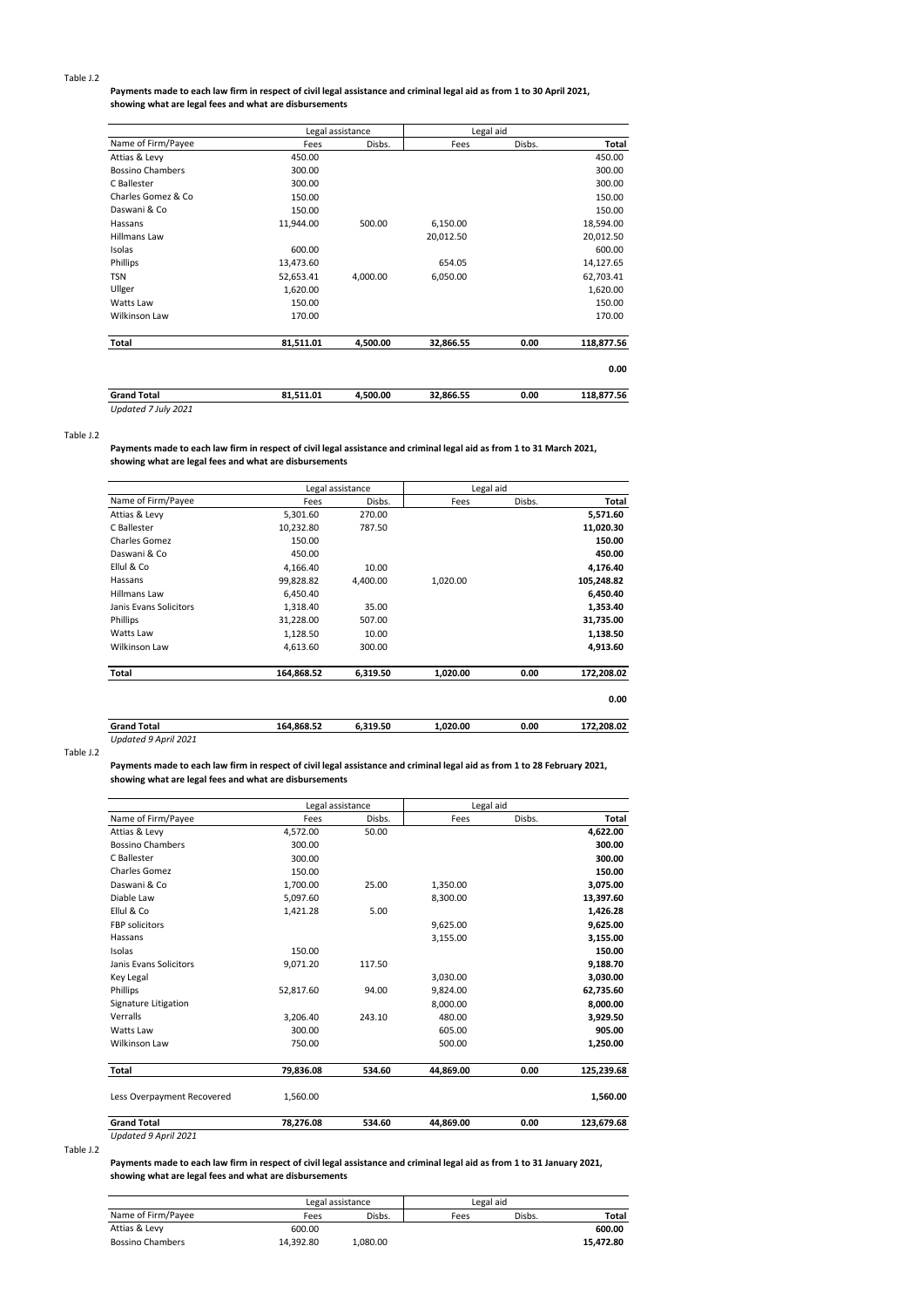| 300.00    |          |           |       | 300.00    |
|-----------|----------|-----------|-------|-----------|
| 1.490.00  | 25.00    | 5,090.00  | 70.00 | 6,675.00  |
| 1,426.80  | 5.00     | 580.00    |       | 2,011.80  |
|           |          | 600.00    |       | 600.00    |
|           |          | 1.440.00  |       | 1,440.00  |
| 300.00    |          |           |       | 300.00    |
| 24.930.40 | 372.00   | 1,600.00  |       | 26,902.40 |
|           |          | 400.00    |       | 400.00    |
| 7,979.50  | 14.00    |           |       | 7,993.50  |
| 1,250.00  |          | 2,300.00  |       | 3,550.00  |
|           |          | 1.400.00  |       | 1,400.00  |
| 150.00    |          | 275.00    |       | 425.00    |
| 7,616.00  | 600.00   | 6,975.00  |       | 15,191.00 |
| 60,435.50 | 2,096.00 | 20,660.00 | 70.00 | 83,261.50 |
|           |          |           |       |           |

| <b>Grand Total</b>   | 60.435.50 | 2.096.00 | 20.660.00 | 70.00 | 83.261.50 |
|----------------------|-----------|----------|-----------|-------|-----------|
| Updated 9 April 2021 |           |          |           |       |           |

### **Payments made to each law firm in respect of civil legal assistance and criminal legal aid as from 1 to 31 December 2020, showing what are legal fees and what are disbursements**

|                            | Legal assistance |        | Legal aid |        |           |
|----------------------------|------------------|--------|-----------|--------|-----------|
| Name of Firm/Payee         | Fees             | Disbs. | Fees      | Disbs. | Total     |
| Attias & Levy              | 9,720.00         | 90.00  |           |        | 9,810.00  |
| <b>Bossino Chambers</b>    | 1,425.00         |        |           |        | 1,425.00  |
| C Ballester                | 2,536.00         | 100.00 |           |        | 2,636.00  |
| Charles Gomez              | 3,138.00         |        |           |        | 3,138.00  |
| Daswani & Co               | 300.00           |        |           |        | 300.00    |
| Diable Law                 | 820.80           |        |           |        | 820.80    |
| Ellul & Co                 | 1,133.20         |        |           |        | 1,133.20  |
| <b>FBP</b> solicitors      |                  |        | 2,125.00  |        | 2,125.00  |
| Hassans                    |                  |        | 400.00    |        | 400.00    |
| Isolas                     | 150.00           |        |           |        | 150.00    |
| Janis Evans Solicitors     | 1,920.00         | 50.00  |           |        | 1,970.00  |
| Litigaid Law               | 150.00           |        |           |        | 150.00    |
| Phillips                   | 2,736.00         |        |           |        | 2,736.00  |
| Stephen Bossino            | 10,409.00        |        |           |        | 10,409.00 |
| Triay & Triay              | 257.50           |        |           |        | 257.50    |
| Wilkinson Law              | 120.00           |        |           |        | 120.00    |
| Total                      | 34,815.50        | 240.00 | 2,525.00  | 0.00   | 37,580.50 |
| Less Overpayment Recovered |                  |        |           |        | 0.00      |

| <b>Grand Total</b>   | 34.815.50 | 240.00 | 525.00 | 0.00 | 7.580.50 |
|----------------------|-----------|--------|--------|------|----------|
| Updated 9 April 2021 |           |        |        |      |          |

Table J.2

### **Payments made to each law firm in respect of civil legal assistance and criminal legal aid as from 1 to 30 November 2020, showing what are legal fees and what are disbursements**

|                            | Legal assistance             |                              | Legal aid |          |           |  |
|----------------------------|------------------------------|------------------------------|-----------|----------|-----------|--|
| Name of Firm/Payee         | Fees                         | Disbs.                       | Fees      | Disbs.   | Total     |  |
| Attias & Levy              | 36,628.44                    | ٠                            | 360.00    | ä,       | 36,988.44 |  |
| <b>Bossino Chambers</b>    | 150.00                       |                              |           | ٠        | 150.00    |  |
| Charles Gomez              | 150.00                       |                              |           |          | 150.00    |  |
| Daswani & Co               | 1,220.00                     | 25.00                        | 2,580.00  | ٠        | 3,825.00  |  |
| Diable Law                 |                              |                              | 7,766.00  |          | 7,766.00  |  |
| Ellul & Co                 | 300.00                       | $\overline{\phantom{a}}$     | 1,725.00  | ٠        | 2,025.00  |  |
| <b>FBP</b> solicitors      | 300.00                       | $\overline{\phantom{a}}$     | 300.00    | ٠        | 600.00    |  |
| Hassans                    | $\qquad \qquad \blacksquare$ | ٠                            | 7,430.00  |          | 7,430.00  |  |
| Isolas                     | 150.00                       | ٠                            |           | ٠        | 150.00    |  |
| Key Legal                  |                              | $\qquad \qquad \blacksquare$ | 1,930.00  |          | 1,930.00  |  |
| Phillips                   | 720.00                       |                              |           |          | 720.00    |  |
| Triay & Triay              | 150.00                       | $\overline{\phantom{a}}$     |           | ٠        | 150.00    |  |
| TSN                        | 800.00                       | $\overline{\phantom{a}}$     | 430.00    | 2,700.00 | 3,930.00  |  |
| Verralls                   |                              | $\overline{\phantom{a}}$     | 1,760.00  |          | 1,760.00  |  |
| Watts Law                  | 150.00                       | ٠                            |           |          | 150.00    |  |
| Wilkinson Law              | 1,450.00                     |                              | 3,500.00  |          | 4,950.00  |  |
| Total                      | 42,168.44                    | 25.00                        | 27,781.00 | 2,700.00 | 72,674.44 |  |
| Less Overpayment Recovered |                              |                              |           |          | 0.00      |  |

**Grand Total 42,168.44 25.00 27,781.00 2,700.00 72,674.44**

*Updated 9 April 2021*

Table J.2

**Payments made to each law firm in respect of civil legal assistance and criminal legal aid as from 1 to 31 October 2020, showing what are legal fees and what are disbursements**

| Name of Firm/Payee      |           | Legal assistance         |           | Legal aid |              |
|-------------------------|-----------|--------------------------|-----------|-----------|--------------|
|                         | Fees      | Disbs.                   | Fees      | Disbs.    | <b>Total</b> |
| Attias & Levy           | 5,304.51  | 140.00                   |           |           | 5,444.51     |
| <b>Bossino Chambers</b> | 150.00    |                          |           |           | 150.00       |
| <b>CMB Legal</b>        | 8.657.60  | 645.00                   |           |           | 9,302.60     |
| Diable Law              | 11,046.39 |                          | 5,475.00  |           | 16,521.39    |
| Daswani & Co            | 630.00    | 10.00                    | -         | -         | 640.00       |
| Ellul & Co              | 2.719.60  | 55.00                    | -         | -         | 2,774.60     |
| <b>FBP Solicitors</b>   | ٠         | $\overline{\phantom{0}}$ | 20.105.00 | -         | 20.105.00    |
|                         |           |                          |           |           |              |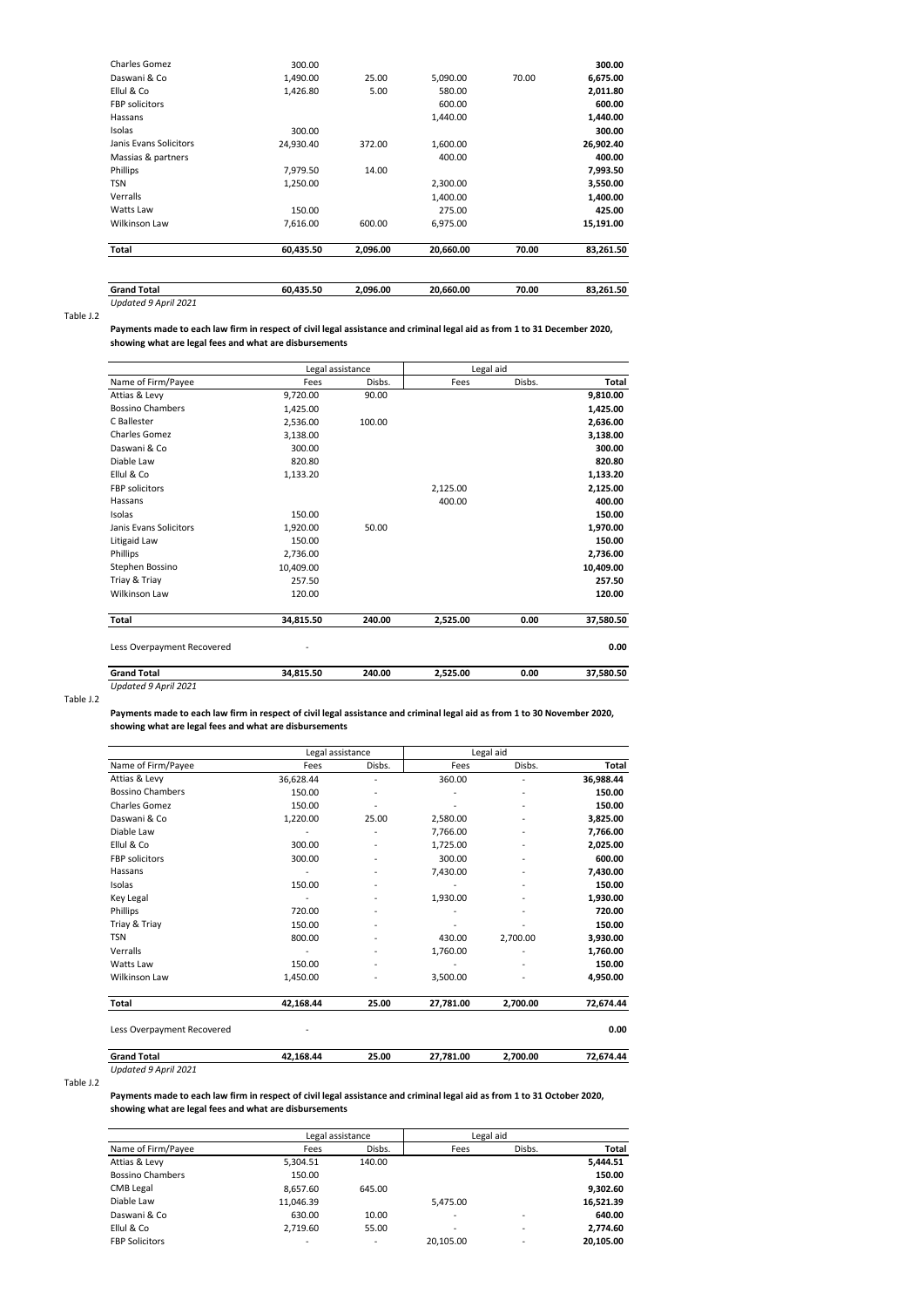| <b>Grand Total</b>         | 85.898.10 | 3.480.00                 | 27.330.00 | 0.00 | 85.289.60 |
|----------------------------|-----------|--------------------------|-----------|------|-----------|
| Less Overpayment Recovered | 2.936.60  |                          |           |      | 2,936.60  |
| Total                      | 88.834.70 | 3,480.00                 | 27,330.00 | 0.00 | 88.226.20 |
| Wilkinson Law              | 30.526.20 | 2.550.00                 | 1.750.00  | ٠    | 34,826.20 |
| Watts Law                  | 150.00    |                          |           |      | 150.00    |
| Verralls                   | 1,690.00  | 50.00                    | ٠         | ٠    | 1,740.00  |
| <b>TSN</b>                 | 150.00    | ٠                        | ٠         | ٠    | 150.00    |
| Triay & Triay              | 300.00    | $\overline{\phantom{a}}$ | ٠         | ٠    | 300.00    |
| Phillips                   | 13.605.60 |                          |           |      | 13.605.60 |
| Massias & Partners         | 1.040.00  | 30.00                    |           |      | 1,070.00  |
| Janis Evans Solicitors     | 12,864.80 | ٠                        | ٠         | ٠    | 12,864.80 |

*Updated 9 April 2021*

### Table J.2

**Payments made to each law firm in respect of civil legal assistance and criminal legal aid as from 1 to 30 September 2020, showing what are legal fees and what are disbursements**

|                            | Legal assistance |        | Legal aid |        |           |
|----------------------------|------------------|--------|-----------|--------|-----------|
| Name of Firm/Payee         | Fees             | Disbs. | Fees      | Disbs. | Total     |
| Attias & Levy              | 17,055.40        | 175.00 |           |        | 17,230.40 |
| <b>Bossino Chambers</b>    | 6,846.40         | 550.00 |           |        | 7,396.40  |
| <b>Chantal Ballester</b>   | 9,087.20         | 100.00 |           |        | 9,187.20  |
| Charles Gomez & Co         | 150.00           |        |           |        | 150.00    |
| Daswani & Co               | 1,315.00         |        | 2,500.00  |        | 3,815.00  |
| Ellul & Co                 | 150.00           |        |           |        | 150.00    |
| Isolas                     | 150.00           |        | 984.00    |        | 1,134.00  |
| Janis Evans Solicitors     | 300.00           |        |           |        | 300.00    |
| Massias & Partners         | 150.00           |        |           |        | 150.00    |
| Phillips                   | 6,444.61         |        |           |        | 6,444.61  |
| Triay & Triay              | 150.00           |        |           |        | 150.00    |
| <b>TSN</b>                 |                  |        | 2,064.00  |        | 2,064.00  |
| Verralls                   | 3,683.84         | 4.50   | 2,790.00  |        | 6,478.34  |
| Total                      | 45,482.45        | 829.50 | 8,338.00  | 0.00   | 54,649.95 |
| Less Overpayment Recovered |                  |        |           |        | 0.00      |
| <b>Grand Total</b>         | 45,482.45        | 829.50 | 8,338.00  | 0.00   | 54,649.95 |

Table J.2

**Payments made to each law firm in respect of civil legal assistance and criminal legal aid as from 1 to 31 August 2020, showing what are legal fees and what are disbursements**

|                            |           | Legal assistance |          | Legal aid |              |
|----------------------------|-----------|------------------|----------|-----------|--------------|
| Name of Firm/Payee         | Fees      | Disbs.           | Fees     | Disbs.    | Total        |
| Charles Gomez & Co.        | 300.00    |                  |          |           | 300.00       |
| Daswani & Co               |           |                  | 600.00   |           | 600.00       |
| Ellul & Co.                | 300.00    |                  |          |           | 300.00       |
| Hassans                    |           |                  | 5,800.00 |           | 5,800.00     |
| Janis Evans Solicitors     | 150.00    |                  |          |           | 150.00       |
| Triay & Triay              | 150.00    |                  |          |           | 150.00       |
| <b>TSN</b>                 | 8,432.92  | 2.204.77         | 525.00   |           | 11,162.69    |
| <b>Ullger Chambers</b>     | 1,591.20  |                  |          |           | 1,591.20     |
| Wilkinson Law              | 560.00    |                  |          |           | 560.00       |
| Total                      | 11.484.12 | 2.204.77         | 6,925.00 | 0.00      | 20,613.89    |
| Less Overpayment Recovered | 64,683.75 |                  |          |           | 64,683.75    |
| <b>Grand Total</b>         | 11,484.12 | 2,204.77         | 6,925.00 | 0.00      | $-44,069.86$ |

*Updated 9 September 2020* Table J.2

*Updated 9 April 2021*

**Payments made to each law firm in respect of civil legal assistance and criminal legal aid as from 1 to 31 July 2020, showing what are legal fees and what are disbursements**

|                                  |           | Legal assistance | Legal aid |        |           |
|----------------------------------|-----------|------------------|-----------|--------|-----------|
| Name of Firm/Payee               | Fees      | Disbs.           | Fees      | Disbs. | Total     |
| Attias & Levy                    | 39,581.60 | 232.98           |           |        | 39,814.58 |
| Bossino chambers                 | 1.220.00  |                  | 350.00    |        | 1,570.00  |
| <b>Chantal Ballester</b>         | 15.700.80 | 459.20           |           |        | 16,160.00 |
| Daswani & Co                     | 600.00    |                  | 3,765.00  |        | 4,365.00  |
| Ellul & Co                       | 3,751.60  | 49.00            | 5,480.00  |        | 9,280.60  |
| <b>FBP Solicitors</b>            |           |                  | 4,835.00  |        | 4,835.00  |
| Hassans                          | 29,986.80 | 1.440.00         |           |        | 31,426.80 |
| Isolas                           | 150.00    |                  |           |        | 150.00    |
| Janis Evans Solicitors           | 11.760.00 |                  | 620.00    |        | 12,380.00 |
| Massias & Partners               | 720.00    | 170.00           |           |        | 890.00    |
| Phillips                         | 17,120.00 | 12.00            |           |        | 17,132.00 |
| <b>TSN</b>                       | 1,705.20  |                  | 1.140.00  |        | 2,845.20  |
| <b>Ullger Chambers</b>           | 432.00    |                  |           |        | 432.00    |
| Verralls                         | 640.00    |                  |           |        | 640.00    |
| Wilkinson Law                    | 4,651.12  | 300.00           | 1.425.00  |        | 6,376.12  |
| Source: Gibraltar Courts Service |           |                  |           |        |           |

## Table J.2

**Payments made to each law firm in respect of civil legal assistance and criminal legal aid as from 1 to 30 June 2020, showing what are legal fees and what are disbursements**

| $\alpha$ $\tau$ | $\sim$<br>aic |
|-----------------|---------------|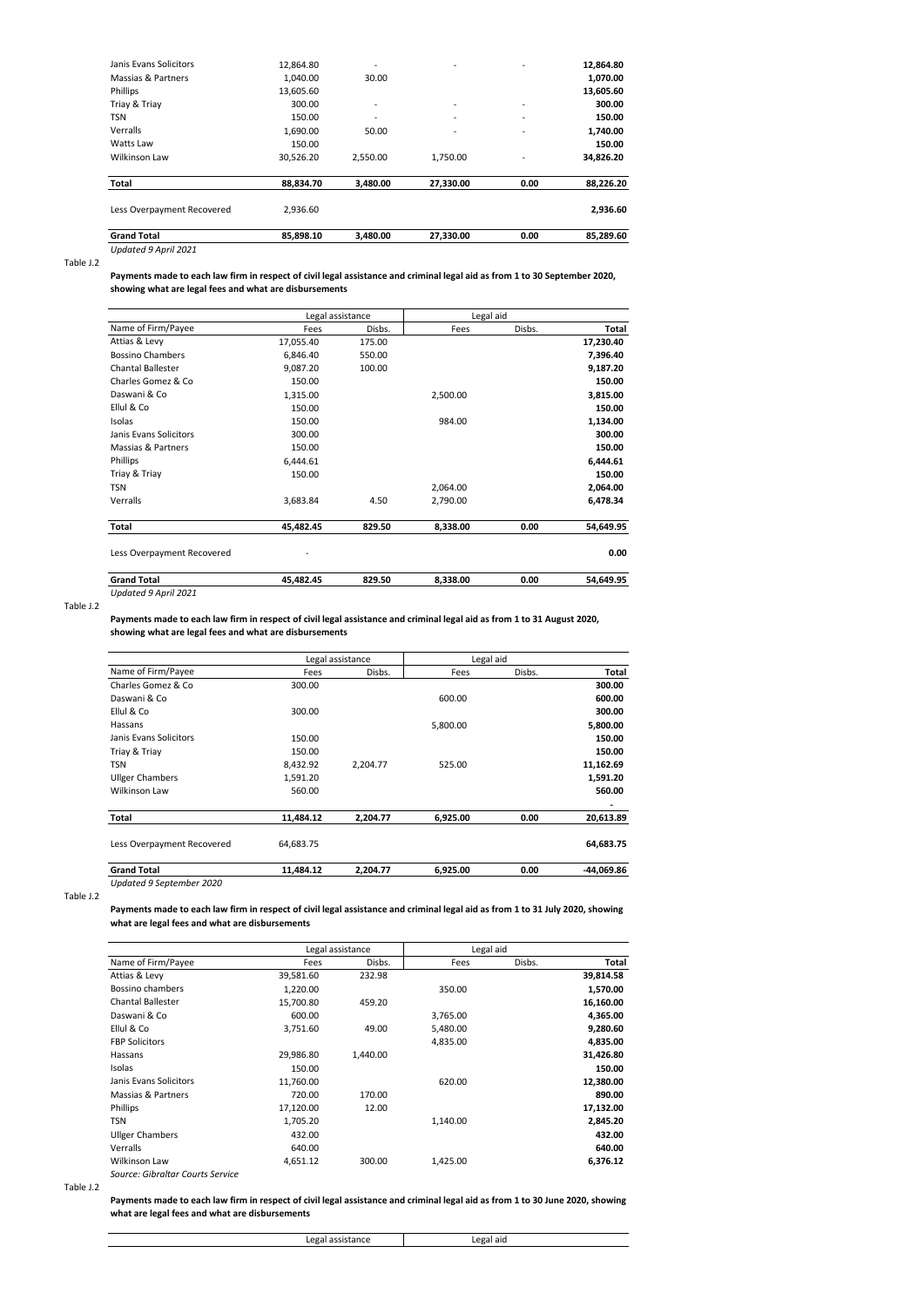| Name of Firm/Payee         | Fees      | Disbs. | Fees     | Disbs. | Total     |
|----------------------------|-----------|--------|----------|--------|-----------|
| Attias & Levy              | 61,306.77 |        | 520.00   |        | 61,826.77 |
| Daswani & Co               | 150.00    |        | 1,900.00 |        | 2,050.00  |
| Ellul & Co                 | 150.00    |        |          |        | 150.00    |
| Hassans                    | 150.00    |        |          |        | 150.00    |
| Janis Evans                | 300.00    |        |          |        | 300.00    |
| Key Legal                  | 150.00    |        |          |        | 150.00    |
| Massias & Partners         | 150.00    |        |          |        | 150.00    |
| <b>Phillips</b>            | 4.070.00  |        | 1,880.00 |        | 5,950.00  |
| <b>TSN</b>                 | 300.00    |        |          |        | 300.00    |
| <b>Wilkinson Law</b>       | 4.280.09  | 400.00 |          |        | 4.680.09  |
| Less Overpayment Recovered |           |        |          |        |           |
| <b>Grand Total</b>         | 300.00    | 0.00   | 0.00     | 0.00   | 300.00    |

*Updated 3 August 2020*

*Source: Gibraltar Courts Service*

### Table J.2

**Payments made to each law firm in respect of civil legal assistance and criminal legal aid as from 1 to 31 May 2020, showing what are legal fees and what are disbursements**

| Name of Firm/Payee       |            | Legal assistance         |          | Legal aid |            |
|--------------------------|------------|--------------------------|----------|-----------|------------|
|                          | Fees       | Disbs.                   | Fees     | Disbs.    | Total      |
| Attias & Levy            | 48,002.46  | 804.54                   | ٠        | ٠         | 48,807.00  |
| <b>Chantal Ballester</b> | 18.313.60  | 1.075.00                 | ٠        | -         | 19,388.60  |
| Daswani & Co             | 450.00     | $\overline{\phantom{0}}$ | ٠        | ٠         | 450.00     |
| Hassans                  | 16.196.00  | $\overline{\phantom{0}}$ | 300.00   | ٠         | 16,496.00  |
| Massias & Partners       | 300.00     | ٠                        |          | ٠         | 300.00     |
| Phillips                 | 34,063.23  | 627.00                   | 766.50   | ٠         | 35,456.73  |
| <b>Ullger Chambers</b>   | 1,620.00   | $\overline{\phantom{0}}$ | ٠        | ٠         | 1,620.00   |
| Verralls                 | 744.00     | 50.00                    | 1.420.00 | ٠         | 2,214.00   |
| Total                    | 119,689.29 | 2.556.54                 | 2.486.50 | 0.00      | 124.732.33 |

Less Overpayment Recovered

| <b>Grand Total</b>     | 119.689.29 | 1.556.54 | .486.50 | 0.00 | 727 23<br>-24<br>. |
|------------------------|------------|----------|---------|------|--------------------|
| Updated 29 May<br>2020 |            |          |         |      |                    |

*Source: Gibraltar Courts Service*

#### Table J.2

**Payments made to each law firm in respect of civil legal assistance and criminal legal aid as from 1 to 31 April 2020, showing what are legal fees and what are disbursements**

|                         |           | Legal assistance |           | Legal aid |           |
|-------------------------|-----------|------------------|-----------|-----------|-----------|
| Name of Firm/Payee      | Fees      | Disbs.           | Fees      | Disbs.    | Total     |
| Attias & Levy           | 16,426.98 | 75.00            |           |           | 16,501.98 |
| <b>Bossino Chambers</b> |           |                  |           |           |           |
| Charles Gomez & Co      | 7,473.60  |                  |           |           | 7,473.60  |
| Daswani & Co            | 750.00    |                  |           |           | 750.00    |
| Ellul & Co              |           |                  | 1,275.00  |           | 1,275.00  |
| <b>FBP Solicitors</b>   |           |                  |           |           |           |
| Hassans                 |           |                  |           |           |           |
| Isolas                  | 150.00    |                  | 200.00    |           | 350.00    |
| Janis Evans             | 2,397.60  |                  |           |           | 2,397.60  |
| Key Legal               | 150.00    |                  |           |           | 150.00    |
| Massias & Partners      |           |                  |           |           |           |
| Patrick Canessa         |           |                  | 430.00    |           | 430.00    |
| Phillips                | 22,440.60 | 667.00           | 7,544.00  |           | 30,651.60 |
| Triay & Triay           | 150.00    |                  |           |           | 150.00    |
| <b>TSN</b>              | 300.00    |                  | 8,575.00  |           | 8,875.00  |
| <b>Ullger Chambers</b>  | 2,052.00  |                  |           |           | 2,052.00  |
| Total                   | 52,290.78 | 742.00           | 18,024.00 | 0.00      | 71,056.78 |
|                         |           |                  |           |           |           |

Less Overpayment Recovered

| <b>Grand Total</b> | 52.290.78 | 742.00 | 18.024.00 | 0.00 | 71.056.78 |
|--------------------|-----------|--------|-----------|------|-----------|
| Updated 5 May 2020 |           |        |           |      |           |

*Source: Gibraltar Courts Service* Table J.2

**Payments made to each law firm in respect of civil legal assistance and criminal legal aid as from 1 to 31 March 2020, showing what are legal fees and what are disbursements**

|                         |           | Legal assistance | Legal aid |        |           |
|-------------------------|-----------|------------------|-----------|--------|-----------|
| Name of Firm/Payee      | Fees      | Disbs.           | Fees      | Disbs. | Total     |
| Attias & Levy           | 6,297.24  |                  | 960.00    |        | 7,257.24  |
| <b>Bossino Chambers</b> | 7,113.60  | 716.00           |           |        | 7,829.60  |
| Charles Gomez & Co      | 150.00    |                  |           |        | 150.00    |
| Daswani & Co            | 450.00    |                  | 5,325.00  |        | 5,775.00  |
| Ellul & Co              |           |                  | 1,205.00  |        | 1,205.00  |
| <b>FBP Solicitors</b>   |           |                  | 1,770.00  |        | 1,770.00  |
| Hassans                 | 1,214.00  |                  | 10,618.00 |        | 11,832.00 |
| Isolas                  | 630.00    |                  |           |        | 630.00    |
| Janis Evans             | 4.440.00  | 134.00           | 6,348.00  |        | 10,922.00 |
| Key Legal               | 19,718.40 | 1,035.00         | 3,950.00  |        | 24,703.40 |
| Massias & Partners      | 3,000.00  |                  | 1,368.09  |        | 4,368.09  |
| Patrick Canessa         |           |                  | 18,695.00 |        | 18,695.00 |
| Phillips                | 14,210.00 | 100.00           | 1,795.00  |        | 16,105.00 |
| Triay & Triay           | 300.00    |                  |           |        | 300.00    |
| Verralls                | 4.864.00  | 76.60            |           |        | 4,940.60  |